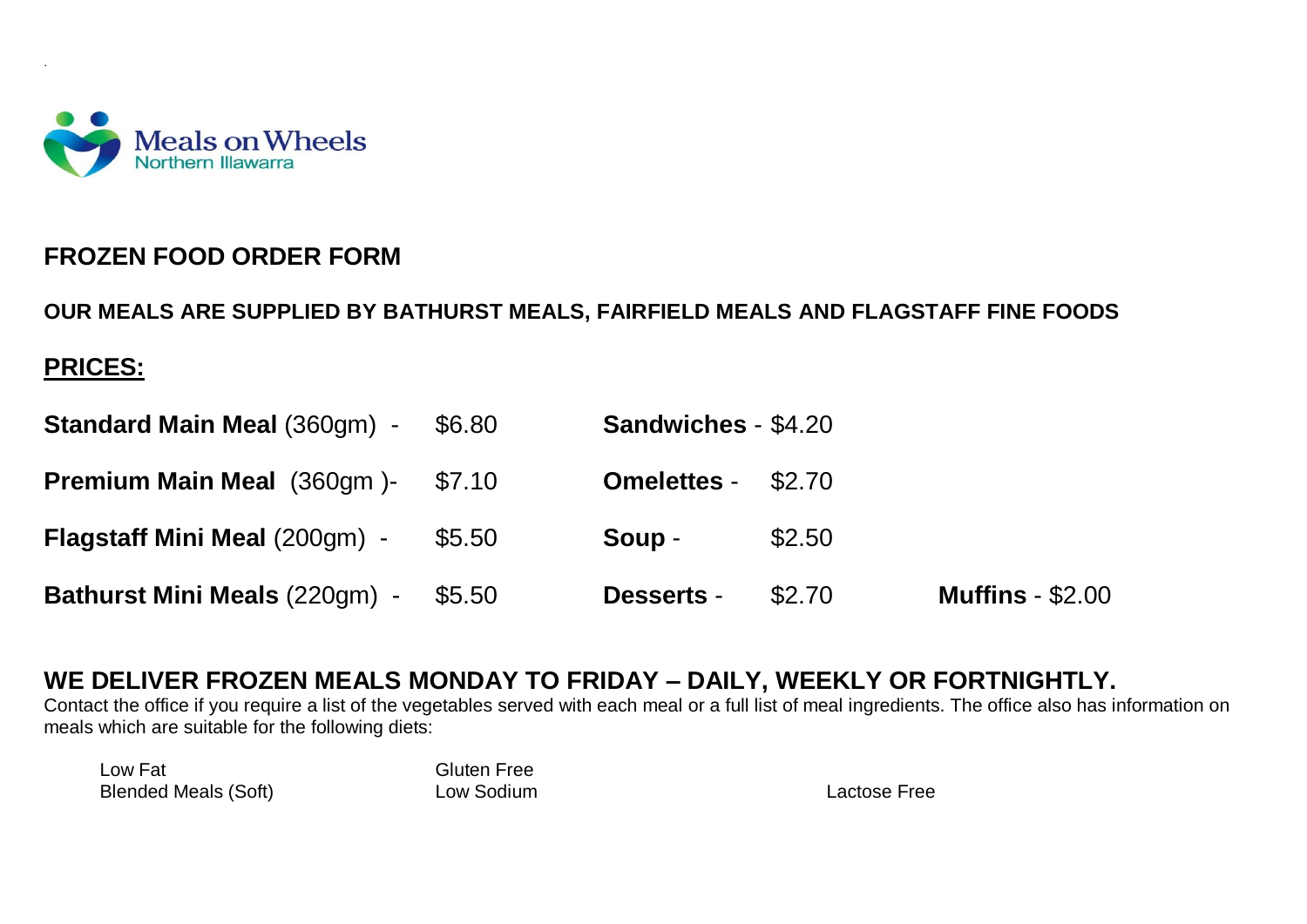| <b>MAIN MEALS</b><br><b>FLAGSTAFF FINE FOODS</b>   | <b>MAIN MEALS</b><br><b>BATHURST-NEPEAN FOODS</b>        | <b>MINI MEALS</b><br><b>FLAGSTAFF FINE FOODS</b>   | <b>MINI MEALS</b><br><b>BATHURST - NEPEAN FOODS</b> |
|----------------------------------------------------|----------------------------------------------------------|----------------------------------------------------|-----------------------------------------------------|
| <b>BEEF LASAGNE</b>                                | <b>CRUMBED VEGETABLE</b><br>PATTIES (gf)                 | <b>BEEF &amp; BACON CASSEROLE</b><br>(gf)(ls)(lac) | <b>CRUMBED VEGETABLE</b><br>PATTIES (gf)            |
| BEEF STROGANOFF (gf)(lf)                           | <b>LEMON CHICKEN SCHNITZEL</b>                           | <b>CRUMBED FISH (lac)</b>                          | <b>LEMON CHICKEN SCHNITZEL</b>                      |
| BEEF RISSOLES WITH GRAVY (If)                      | <b>SALMON PATTIES</b>                                    | COTTAGE PIE (gf)(lf)                               | ROAST CHICKEN (gf)(ls)                              |
| BEEF PIE WITH MASH & VEG                           | STEAMED BARRAMUNDI WITH<br><b>LEMON SAUCE (Is)</b>       | CHICKEN SCALLOPINI (gf)                            | <b>SALMON PATTIES</b>                               |
| <b>CHICKEN PARMIGIANA</b>                          | SAVOURY MINCE & VEG (gf)(ls)                             | <b>CORNED SILVERSIDE (gf)</b>                      | <b>SAVOURY MINCE &amp; VEG</b><br>(af)(ls)          |
| CHICKEN SCALLOPINI (gf)                            | <b>SPINACH &amp; RICOTTA</b><br>CANNELLONI               | <b>CURRIED CHICKEN &amp; RICE (Is)</b>             | STEAMED BARRAMUNDI WITH<br><b>LEMON SAUCE (Is)</b>  |
| <b>CHICKEN SCHNITZEL (gf)</b>                      |                                                          | <b>MACARONI CHEESE</b>                             | <b>SPINACH &amp; RICOTTA</b><br><b>CANNELLONI</b>   |
| <b>CORNED SILVERSIDE Premium Meal</b>              |                                                          | <b>MEAT PIE &amp; MASH</b>                         | SWEET & SOUR PORK (gf)                              |
| <b>CRUMBED LAMB PATTIES</b><br><b>Premium Meal</b> | <b>MAIN MEALS</b><br><b>FAIRFIELD MEALS</b>              | ROAST BEEF (gf)(ls)(lac)                           |                                                     |
| CRUMBED FISH (If)(lac)                             | CHICKEN CACCIATORE (gf)(ls)                              | ROAST LAMB (gf)(ls)(lac)                           |                                                     |
| ROAST BEEF & GRAVY (gf)(ls)(lac)                   | ITALIAN MEATBALLS (gf))                                  |                                                    |                                                     |
| <b>Premium Meal</b>                                |                                                          | ROAST PORK (gf)(ls)(lac)                           |                                                     |
| ROAST CHICKEN (gf)(ls)(lac)(lf)                    | <b>MUSTARD LEMON &amp;</b><br>ROSEMARY CHICKEN (gf)(lac) | SAUSAGES & GRAVY (gf)                              |                                                     |
| ROAST LAMB (gf)(ls)(lac)<br><b>Premium Meal</b>    | SHEPHERDS PIE                                            | SPAGHETTI BOLOGNESE                                |                                                     |
| ROAST PORK & GRAVY (gf)(ls)(lac)                   | <b>SPINACH PIE</b>                                       | <b>VEGETARIAN COTTAGE PIE</b>                      |                                                     |
| SAUSAGES & GRAVY (gf)                              | ROAST CHICKEN (gf)                                       | (gf) - Gluten Free                                 | (lac) - Lactose Free                                |
| SWEET & SOUR PORK (If)(lac)                        |                                                          | (Is) - Low Sodium                                  | (If) - Low Fat                                      |
| SPINACH & CHEESE RISOTTO<br>$($ lf $)(gf)(ls)$     |                                                          |                                                    |                                                     |

.